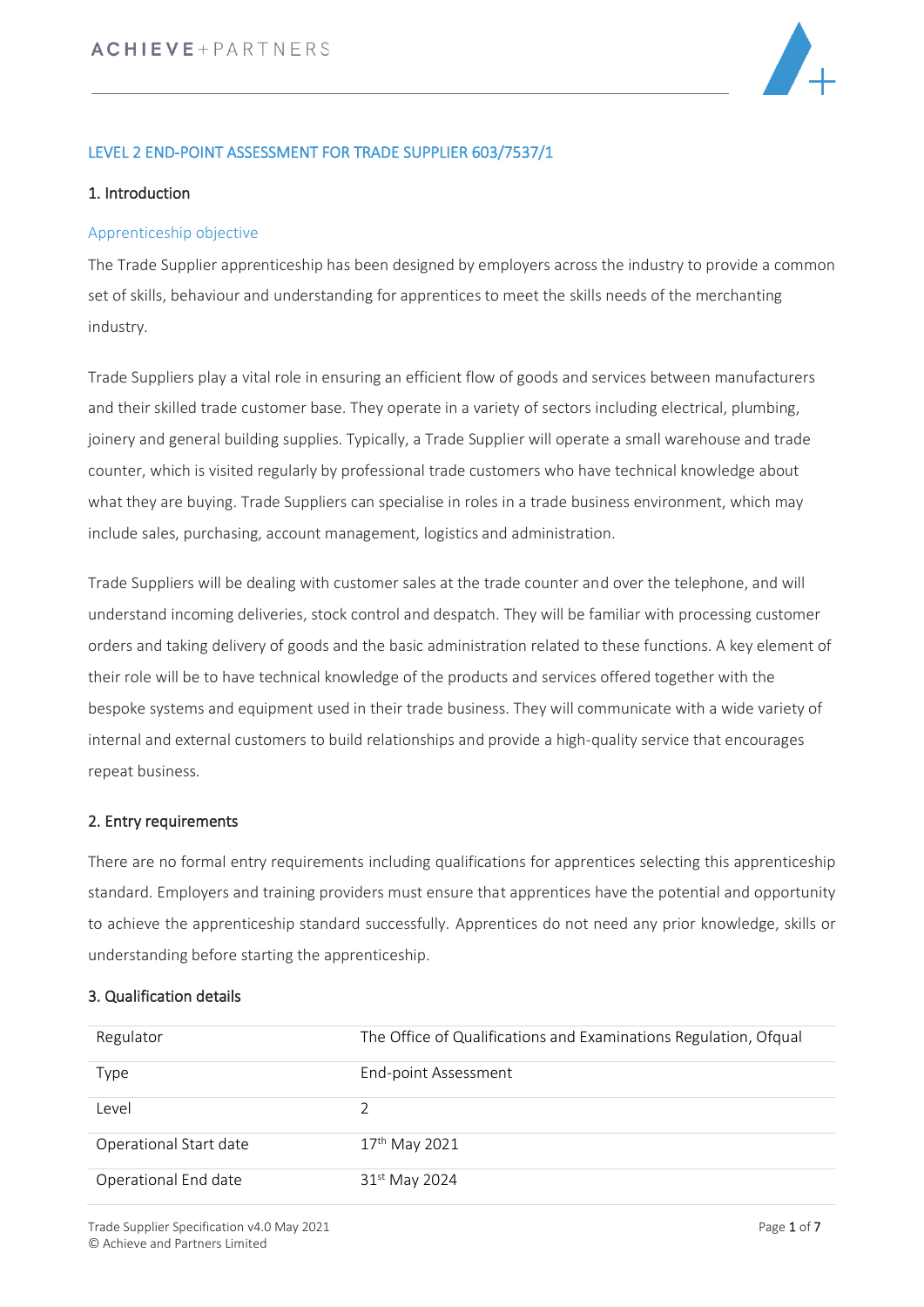

#### 4. Gateway

Apprentices must ensure they have met gateway requirements for this standard before booking end-point assessment. Apprentices are required to achieve the following mandated qualifications for this standard:

- $+$ Level 1 English
- $+$ Level 1 mathematics
- $+$ Test results and/or certificates for Level 2 English and Level 2 mathematics.

Further details on the requirements for gateway can be found in the Gateway Requirements Policy. Evidence of these qualifications must be submitted to Achieve+Partners.

### 5. Duration

Typically, this apprenticeship will take 12 months to complete.

#### 6. Order of end-point assessment

The apprentice must pass the knowledge test before they can proceed to the practical observation and professional discussion.

#### 7. Apprenticeship grading

The apprenticeship is graded fail, pass, merit, distinction. Apprentices must achieve a minimum of a pass in each of the 3 components.

#### 8. Re-sits

The apprentice must pass the knowledge test before progressing on to the workplace assessment component (observation and professional discussion). The apprentice has the opportunity to take one re-sit of the knowledge test. It cannot be taken for at least one month.

If the apprentice fails EITHER the observation OR the professional discussion, they must re-sit the whole workplace assessment component i.e., the observation AND professional discussion together. The apprentice will have one re-sit opportunity.

If an apprentice has to re-sit any of the components of the end-point assessment the maximum grade that can be achieved is a pass grade.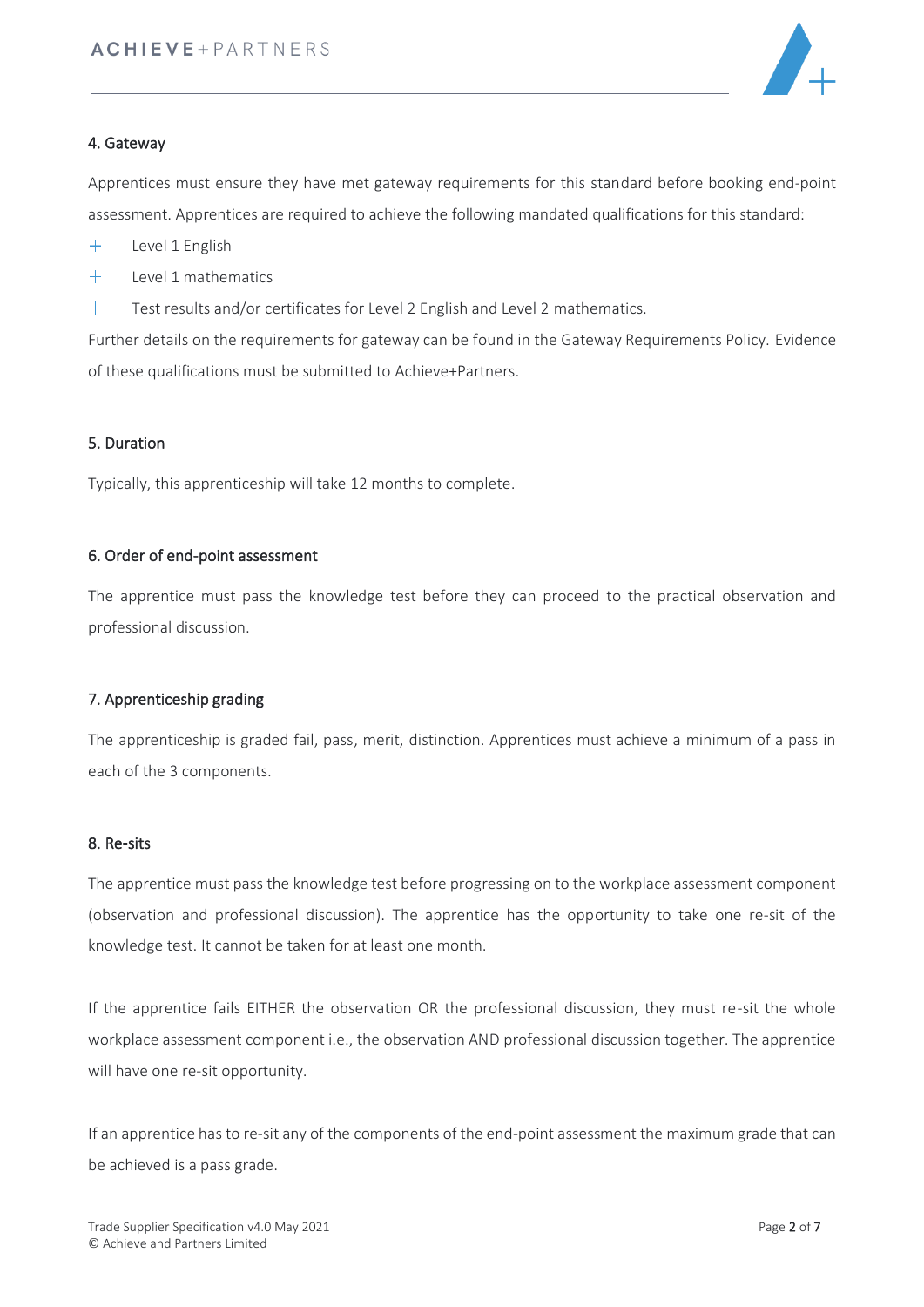

# 9. End-Point Assessment (EPA) Methods

End-point assessment for this standard includes:

| Online knowledge test            |                                                                            |
|----------------------------------|----------------------------------------------------------------------------|
| What are the                     | A 60-minute test that has 15 multiple-choice questions and 5 short answer  |
| requirements?                    | questions that tests the knowledge assigned to this assessment method.     |
|                                  | The test can be taken in the workplace or at an assessment centre.         |
|                                  | We provide online mock tests to help prepare your apprentice.              |
| Here are the ways we can         | We provide an online learning module that supports the preparation.        |
| help                             | Our online testing platform provides a simple solution that supports       |
|                                  | apprentices undertake their test.                                          |
|                                  | We provide feedback against the knowledge criteria.                        |
| <b>Practical observation</b>     |                                                                            |
|                                  | The observation takes place over a maximum 3-hour period.                  |
|                                  | It is carried out in the workplace.                                        |
| What are the<br>requirements?    | Apprentices must be observed by an independent assessor completing work    |
|                                  | activities in their normal workplace, in which they will demonstrate the   |
|                                  | knowledge, skills and behaviours assigned to this assessment method.       |
|                                  | We provide a set of tasks that need to be demonstrated during the          |
|                                  | observation that reflect the activities that must be observed.             |
| Here are the ways we can<br>help | We provide an online learning module that supports the preparation for the |
|                                  | practical observation.                                                     |
|                                  | We provide feedback against the grading criteria.                          |
|                                  | Professional Discussion underpinned by portfolio of evidence               |
|                                  | The professional discussion must last 60-minutes the independent assessor  |
|                                  | must ask ten open competence-based questions.                              |
| What are the                     | The professional discussion can be taken in the workplace or at an         |
| requirements?                    | assessment centre.                                                         |
|                                  | The questions will assess the knowledge, skills and behaviours assigned to |
|                                  | this assessment method.                                                    |
|                                  | We provide an online learning module that supports the preparation for the |
| Here are the ways we can         | professional discussion.                                                   |
| help                             | We provide feedback against the grading criteria.                          |
|                                  | We provide a template for the portfolio of evidence.                       |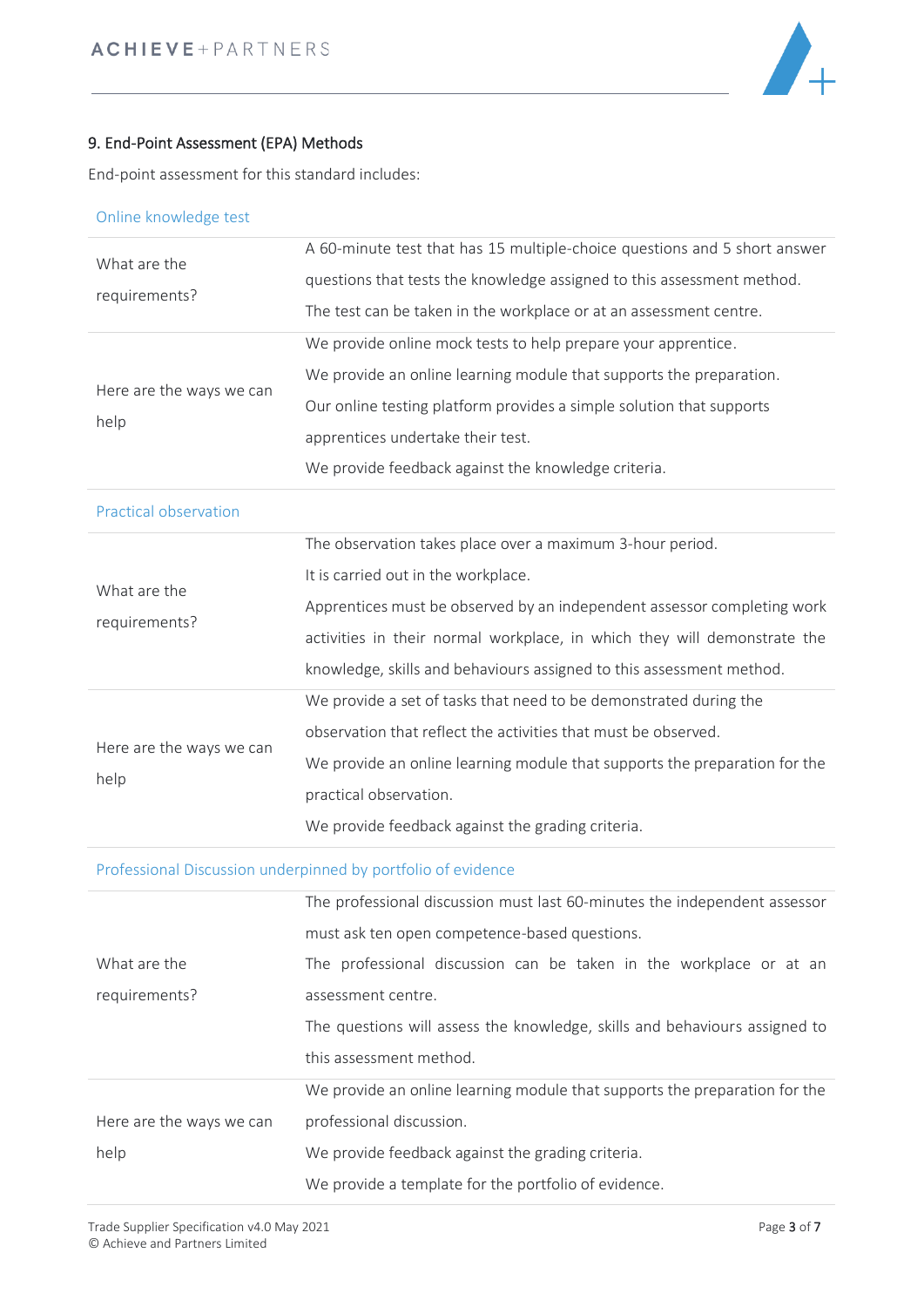

## 10. Requirements of the standard

Apprentices must demonstrate all of the knowledge, skills and behaviours listed in the standard.

| Knowledge and understanding of the organisation                                                                                                                        | K, S, B | Method  |
|------------------------------------------------------------------------------------------------------------------------------------------------------------------------|---------|---------|
| Structure, mission, objectives and culture and how the role contributes to its<br>success.                                                                             | К       | KT/P    |
| Position in the flow of goods and services, between the manufacturer and the<br>customer.                                                                              | К       | KT/P    |
| Position in the external market and the wider sector within which the business<br>operates, including the roles available in relation to their own career aspirations. | К       | KT/P    |
| Internal policies and procedures, how these relate to the role and interact with<br>legislative obligations.                                                           | К       | KT/P    |
| Vulnerability to situations that pose risk to the brand and/or business<br>reputation.                                                                                 | К       | KT/P    |
| Communicating confidently to internal and external customers about the<br>company and how it operates.                                                                 | S       | P       |
| Identifying and communicating with the relevant person if a threat or risk to the<br>business is identified.                                                           | S       | P       |
| Knowledge and understanding of the specialist trade customer profile of the<br>business                                                                                | K, S, B | Method  |
| Identify specialist customer needs.                                                                                                                                    | K       | KT/O    |
| Recognise how to be an effective listener.                                                                                                                             | К       | KT/O    |
| Recognise the difference between internal and external customers and the<br>relationship between customer satisfaction and organisational performance.                 | К       | KT/P    |
| Using appropriate techniques and forms of communication to put customers at<br>ease and gain their trust.                                                              | S       | $\circ$ |
| Delivering customer service that exceeds customer expectations.                                                                                                        | S       | O/P     |
| Identifying customer requirements and referring them onwards in an<br>appropriate manner.                                                                              | S       | $\circ$ |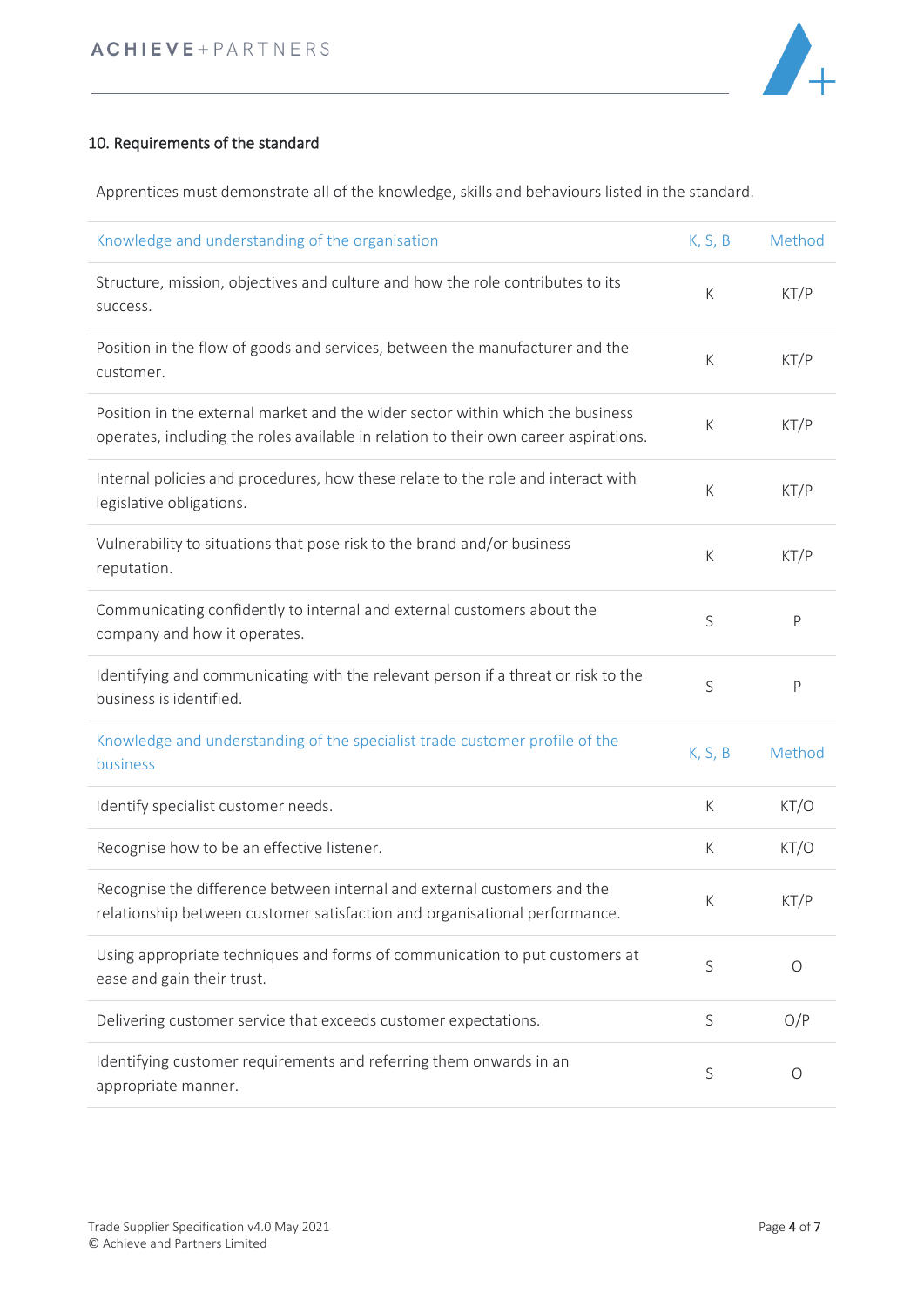

| Knowledge and understanding of trade counter and telesales services and how<br>to:                                                                                                                                        | K, S, B | Method  |
|---------------------------------------------------------------------------------------------------------------------------------------------------------------------------------------------------------------------------|---------|---------|
| Recognise the products, services and language used by trade customers and the<br>technical application of those product and services.                                                                                     | К       | KT/O    |
| Assisting customers in exploring product ranges and alternative and<br>complimentary products and services, based on the fundamental underpinning<br>product knowledge.                                                   | S       | $\circ$ |
| Identifying the customers' requirements, matching them to the trade supplier's<br>products and services.                                                                                                                  | S       | $\circ$ |
| Delivering accurate product information, to enable the customer to make a<br>decision on products and services and know how to access the detailed technical<br>specification of a product when required.                 | S       | $\circ$ |
| Securing a trade sale using appropriate selling techniques, both face to face and<br>on the telephone, and methods to complete the transaction.                                                                           | S       | $\circ$ |
| Applying basic merchandising techniques used within the business.                                                                                                                                                         | S       | O/P     |
| Applying the key principles of selling in a trade supplier environment, using a<br>variety of methods, which may include unique selling points, upselling, and link<br>selling to secure and complete sales transactions. | S       | O/P     |
| Communicating with customers using various methods and systems appropriate<br>to the situation.                                                                                                                           | S       | $\circ$ |
| Applying the key principles of administration and working practices to accurately<br>prepare, store, communicate and process businesses documentation.                                                                    | S       | O/P     |
| Processing information, to the key standards of data protection, security and<br>intellectual property rights.                                                                                                            | S       | P       |
| Knowledge and understanding of the key principles of warehousing and stock<br>control                                                                                                                                     | K, S, B | Method  |
| The safe movement, storage and stock control of products within the trade<br>supplier environment.                                                                                                                        | К       | KT/O    |
| Processing and recording the receipt, storage, assembly and despatch of goods.                                                                                                                                            | S       | $\circ$ |
| Receiving stock, despatching customer orders and processing returns in line with<br>company processes.                                                                                                                    | S       | $\circ$ |
| Loading/unloading of supplier and contractor vehicles.                                                                                                                                                                    | S       | 0       |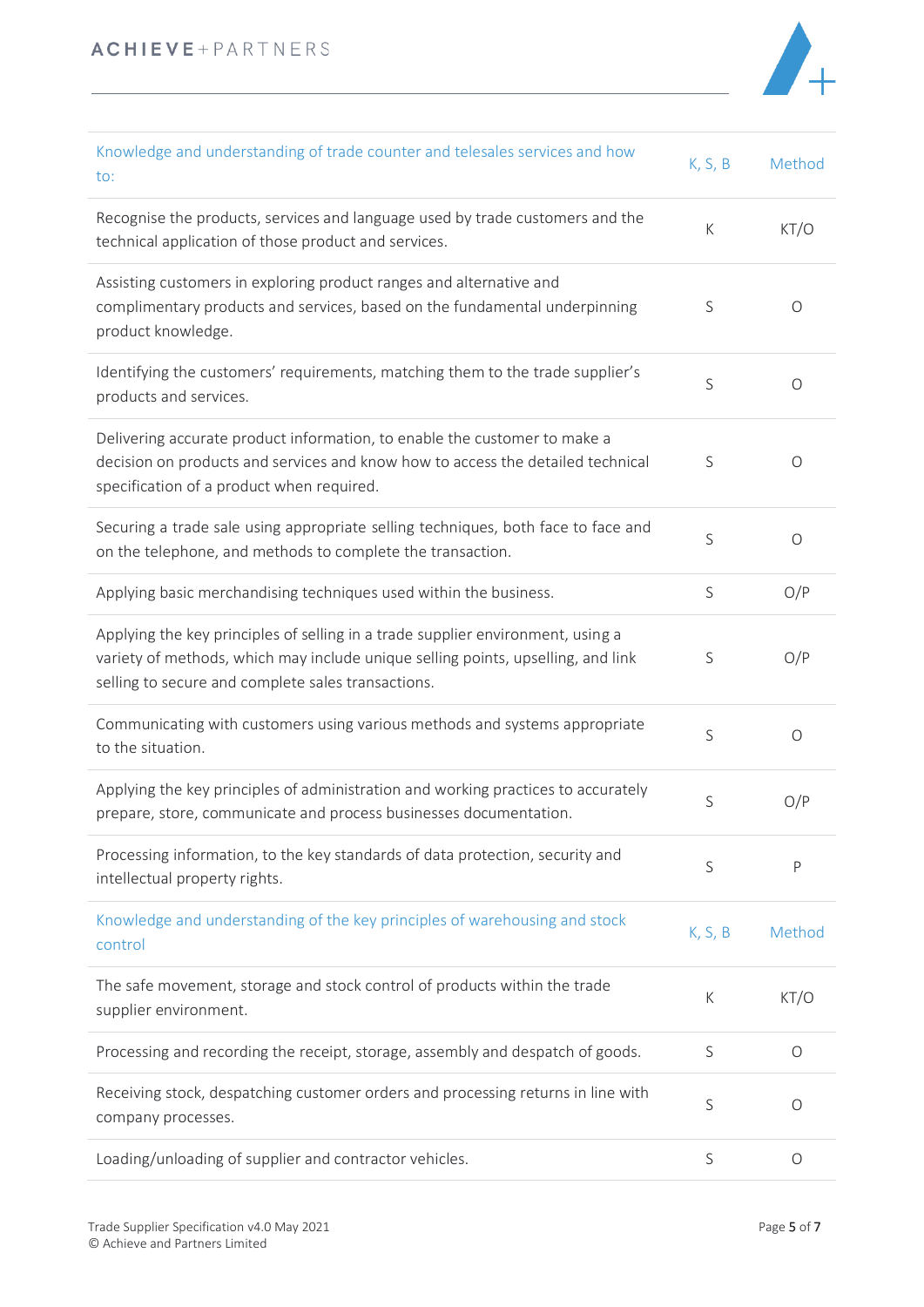

| Knowledge and understanding of the technologies that are appropriate to the<br>role                                                                                                          | K, S, B     | Method      |
|----------------------------------------------------------------------------------------------------------------------------------------------------------------------------------------------|-------------|-------------|
| Benefits and potential limitations of technology in the workplace.                                                                                                                           | К           | KT/P        |
| Different technologies and how they support the operation of the business.                                                                                                                   | K           | KT/P        |
| Using technology appropriately and efficiently in line with business policy, e.g.<br>Point of Sale Machines, PCs.                                                                            | S           | O           |
| Demonstrating the use of various technologies, e.g. bespoke/in house or off the<br>shelf software packages to others.                                                                        | S           | O           |
| Knowledge and Understanding of legislative responsibilities relating to the<br>business, products and/or services being sold                                                                 | K, S, B     | Method      |
| Importance of health, safety and security in a trade supplies environment, and<br>the consequences of not following legal guidelines.                                                        | К           | KT          |
| Complying with legal requirements to minimise risk and build customer<br>confidence.                                                                                                         | S           | P           |
| Minimising disruption to the business and maintaining the safety and security of<br>people at all times.                                                                                     | S           | P           |
| Taking appropriate action if a breach of H&S regulations is identified.                                                                                                                      | $\mathsf S$ | O/P         |
| Knowledge and Understanding of how personal responsibilities and performance<br>contribute to the success of the team and the business                                                       | K, S, B     | Method      |
| Understand the impact of personal behaviour and actions on the team.                                                                                                                         | К           | KT/P        |
| Recognise and comply with organisational standards of presentation and<br>behaviour.                                                                                                         | К           | KT/O        |
| Building two-way trust and contributing to working within a team                                                                                                                             | S           | $\circ$     |
| Collaborating with colleagues to resolve problems.                                                                                                                                           | S           | O/P         |
| Managing personal performance by completing tasks to agreed standards and<br>timescales and by taking action to resolve problems and communicating issues<br>beyond own level of competence. | $\mathsf S$ | O/P         |
| Demonstrating effective time management through planning and prioritising<br>own workload.                                                                                                   | $\mathsf S$ | P           |
| Identifying own strengths weaknesses and development needs.                                                                                                                                  | $\mathsf S$ | $\mathsf P$ |